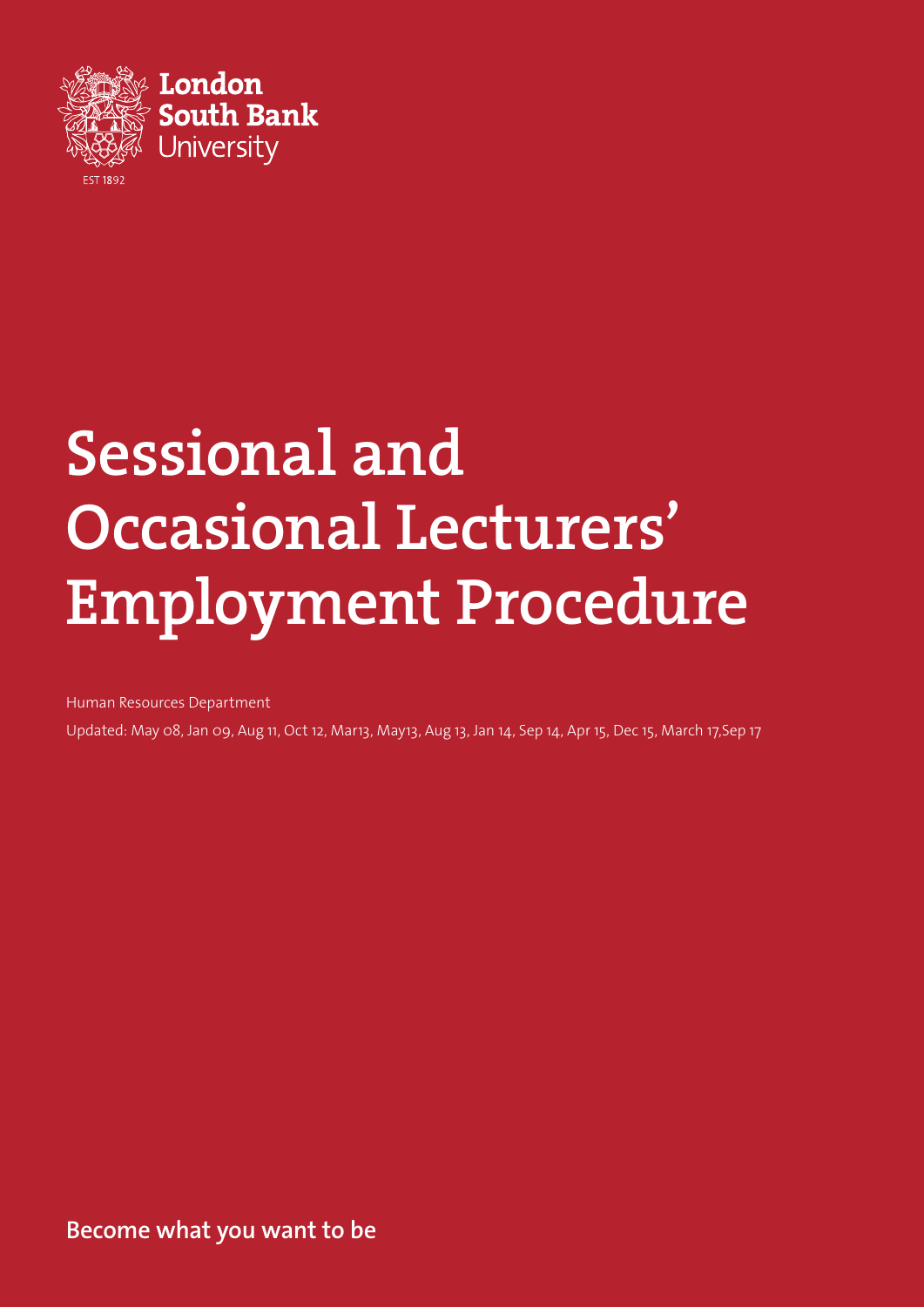# **CONTENTS**

You can access the information you require via the following

|              |                  | 1. PURPOSE AND SCOPE                                                  | 3              |  |  |  |  |
|--------------|------------------|-----------------------------------------------------------------------|----------------|--|--|--|--|
| 2.           |                  | DEFINITIONS AND TYPES OF CONTRACTS                                    |                |  |  |  |  |
| 3.           |                  | RESPONSIBILITIES AND BUDGET ALLOCATION                                |                |  |  |  |  |
| 4.           |                  | RECRUITMENT OF NEW SESSIONAL LECTURERS (permanent & fixed term)       | 5              |  |  |  |  |
| 5.           |                  | APPOINTMENT OF SESSIONAL LECTURERS (permanent & fixed term)           | 6              |  |  |  |  |
| 6.           |                  | SALARIES AND RATES OF PAY                                             | 6              |  |  |  |  |
| 7.           |                  | INDUCTION, PROBATION, APPRAISAL AND STAFF DEVELOPMENT                 | $\overline{7}$ |  |  |  |  |
| 8.           |                  | <b>OCCASIONAL LECTURERS</b>                                           | 8              |  |  |  |  |
| 9.           |                  | <b>CONTACTS</b>                                                       | 8              |  |  |  |  |
| <b>FORMS</b> |                  |                                                                       |                |  |  |  |  |
|              | HPL1             | Job Description for Sessional Lecturer (permanent & fixed term)       | 9              |  |  |  |  |
|              | HPL <sub>2</sub> | Authorisation to Appoint Sessional Lecturers (permanent & fixed term) | 10             |  |  |  |  |
|              | HPL3             | Newly Appointed Sessional Lecturer (permanent & fixed term) Checklist | 11             |  |  |  |  |
|              | HPL4             | Interview Result Form                                                 | 12             |  |  |  |  |
|              | HPL6             | Reference Request Letter                                              | 13             |  |  |  |  |
|              |                  | <b>ANNEXES</b>                                                        |                |  |  |  |  |
|              | А.               | Payments Procedure                                                    | 14             |  |  |  |  |
| В.           |                  | Rates of Pay                                                          | 16             |  |  |  |  |
| C.           |                  | Hyperlink details                                                     | 17             |  |  |  |  |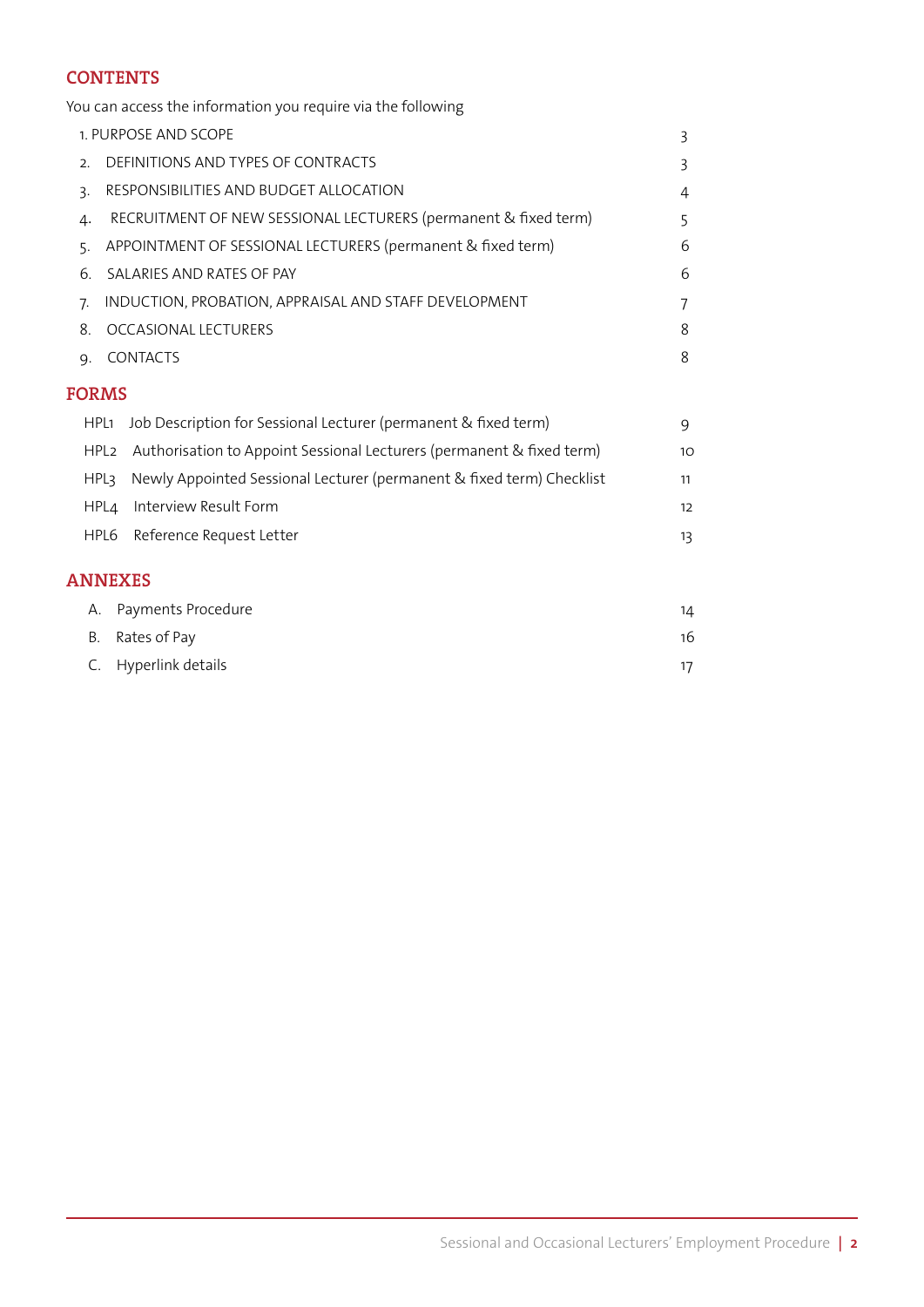### 1. PURPOSE AND SCOPE

1.1 These procedures detail the processes for the employment and payment of Sessional Lecturers (permanent and fixed term) and Occasional Lecturers and their contractual arrangements. Sessional and Occasional Lecturers are academic staff employed to undertake scheduled teaching and teaching related duties for part of the calendar year, referred to as an 'academic session' in this procedure. An academic session is typically an academic year but may be a semester, term, over the summer period or to coincide with NHS quarters/years. These procedures do not apply to academic staff employed to work 52 weeks a calendar year undertaking the full range of lecturing duties including academic management and planning and institutional and staff development activities. Such positions (known as fractional lecturers where part time) should be appointed using the University's Recruitment and Selection Procedure.

### 2. DEFINITIONS AND TYPES OF CONTRACT

2.1 Sessional Lecturer - permanent

Sessional Lecturers will carry out scheduled teaching and teaching related duties during an academic session, typically for between 30 to 38 weeks per year where semesters apply. Where semesters do not apply, for example programmes delivered for the NHS or teaching programmes over the summer period, teaching weeks will be as applicable for the relevant academic session or as they change during a session. Salaries of Sessional Lecturers will be paid in equal instalments over twelve months and will be calculated by reference to the proportion of the full time working week and year to be worked.

2.2 Sessional contracts will be ongoing (permanent) and will not require renewing at the beginning of each academic session. However, hours of work for Sessional Lecturers will change from session to session depending upon teaching and operational requirements. Such changes in hours will be notified to Sessional Lecturers at the beginning of the relevant academic session, or as they occur.Fixed Term Sessional Lecturer (Hourly Paid Lecturer - HPL)

Where teaching is to be carried out for a small number of hours or over a limited, short period a Fixed Term Sessional Lecturer contract may be issued. Such contracts will only be issued where fixed term arrangements can be justified. Such circumstances may be:

- Hours worked per week are small and payment over 12 months would not be practicable
- An unpredictable/unplanned short term staff absence
- A temporary increase in workload
- Where student demand is particularly uncertain
- An unplanned short term contingency plan
- The need for specialist expertise not otherwise available
- Input from specialist practitioners
- Until recruitment processes are completed.

There are two types of Fixed Term Sessional Lecturer (HPL) contracts:

#### **13 Month Contracts**

Fixed Term Sessional Lecturer (HPL) contracts will normally be issued for a period of 13 months. This will enable contracts to be extended when a lecturer returns to teach during a subsequent session after a 'temporary cessation of work', without having to be made a leaver from the University. Payments under Fixed Term Sessional Lecturer (HPL) contracts will be made in equal monthly instalments over the period the lecturer works (which may be a shorter period than the period of the contract) for the number of hours worked. Schools/Departments will be required to confirm any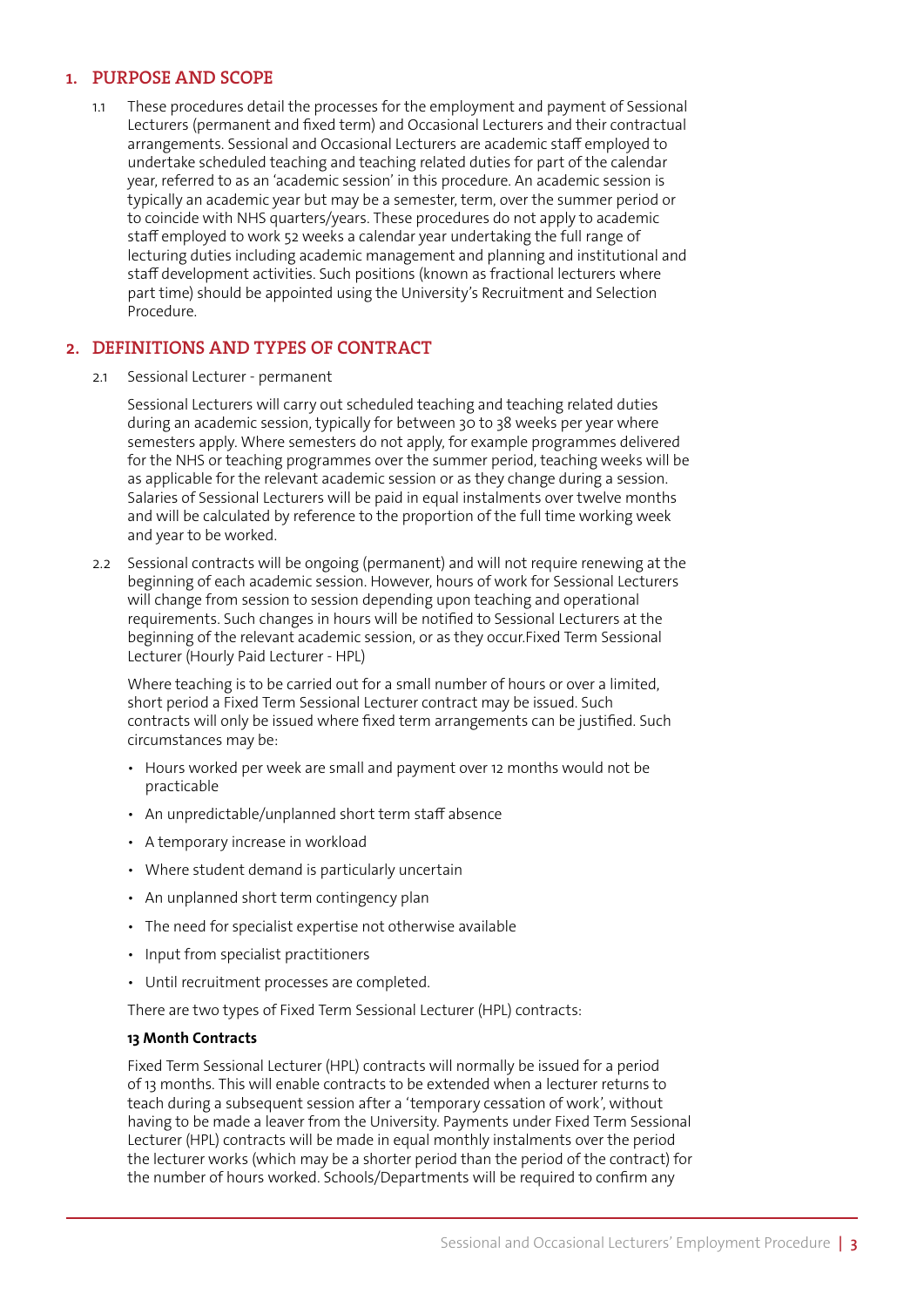increases/decreases in the number of hours worked before final payments are made. If contracts are not extended within 13 months they will terminate automatically at the end of the fixed term period.

### **Short term contracts (for less than 12 months)**

Where it is clear that a Fixed Term Sessional Lecturer (HPL) will not be returning for a subsequent session, short term contracts for less than 12 months may be issued. Payments under these contracts will be made in equal monthly instalments over the period worked (which will be the same period as the contract) for the number of hours worked. These temporary contracts will terminate automatically at the end of the fixed term period.

- 2.3 The payments procedure for Sessional Lecturers is detailed at annex A.
- 2.4 OCCASIONAL LECTURERS

Occasional Lecturers will be employed where teaching is required for no more than six hours in one block (day) in an academic session (typically semesters, terms, over the summer period or to coincide with NHS quarters/years).

Occasional Lecturing contracts will be issued only on a very exceptional basis in those limited circumstances where a one off, specialist lecture is required.

If a lecturer is required to do more than six hours or a repeat occasional contract is required in the same session, then a sessional contract and arrangements must be used.

# 3. RESPONSIBILITIES AND BUDGET ALLOCATION

3.1 Budget Allocation

Schools and Departments are responsible for setting, agreeing and monitoring funding to cover the employment of Sessional and Occasional Lecturers as part of the annual budget setting process managed with the Finance Department and in accordance with relevant 'Letters of Delegation'.

3.2 Recruitment and Appointment

Schools and Departments are responsible for the recruitment and appointment of Sessional and Occasional Lecturers and for submitting all relevant documentation to enable contracts and payments to be made. Within the guidelines and parameters laid down in these procedures, Schools and Departments will be responsible for determining the types of contracts offered, whether permanent sessional, fixed term sessional (HPL) (for 13 months or shorter periods) or occasional, and the hours and weeks to be worked.

The Human Resources Department will be responsible for monitoring the recruitment process, assessing salaries and issuing relevant contracts of employment where recruitment and appointment processes have been satisfactorily completed.

Further details of the recruitment and appointment processes and required documentation are included in section 4 and section 5 of this procedure for Sessional Lecturers (permanent and fixed term) and Occasional Lecturers.

3.3 Payments

Schools and Departments will be responsible for monitoring the hours worked by Sessional and Occasional Lecturers and for advising Human Resources of payments to be made, including variations where hours worked are increased or decreased.

The Human Resources Department will be responsible for processing salaries and payments through the Payroll Department.

Further details of the payments arrangements are included in annex A of this procedure.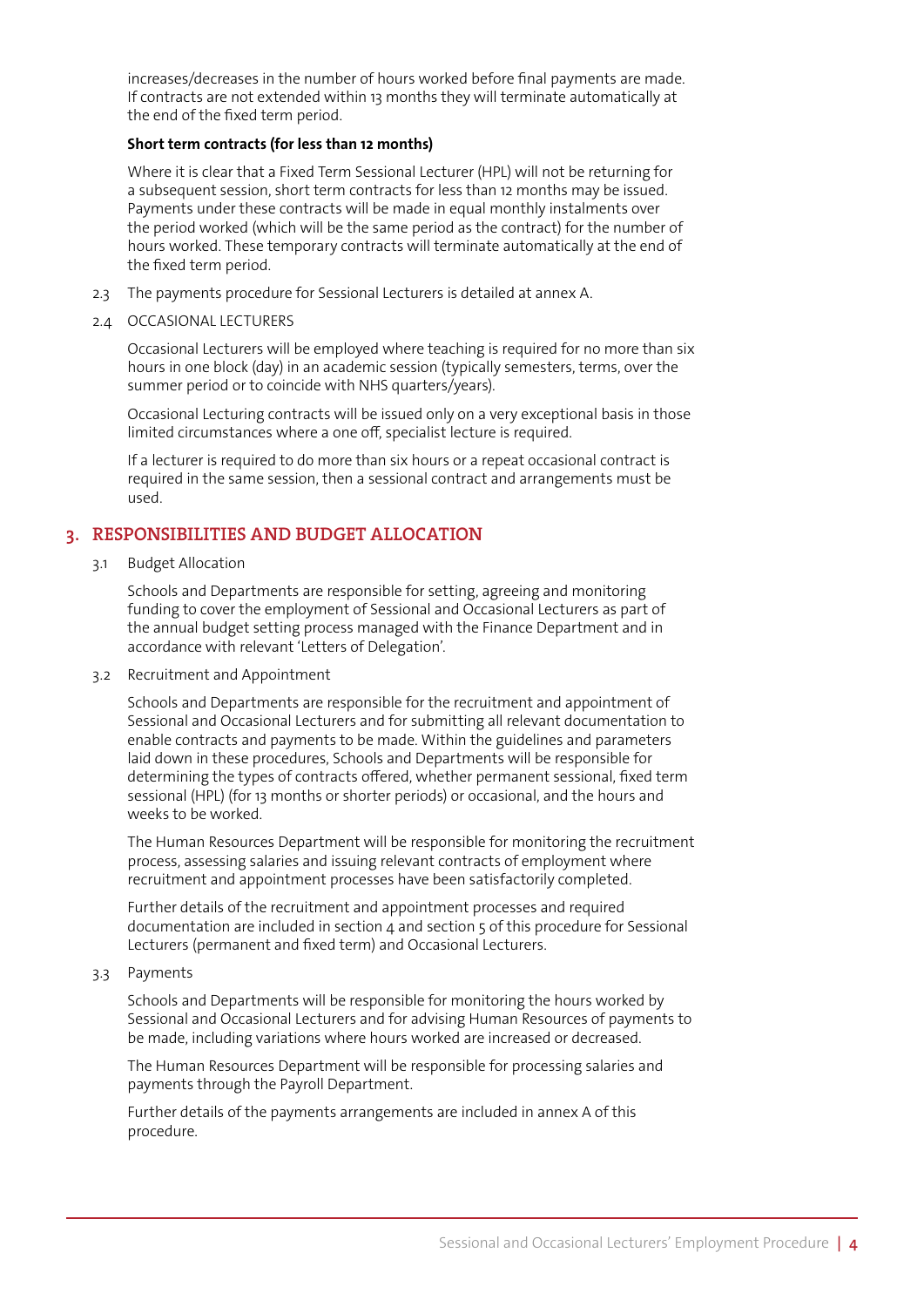# 4. RECRUITMENT OF NEW SESSIONAL LECTURERS – permanent and fixed term (HPL)

### 4.1 Job Description and Grade

The grade of Sessional Lecturer posts will be determined through the HERA job evaluation process. A list of scheduled teaching and teaching related activities that Sessional Lecturers may undertake and typical selection criteria for such posts are listed in HPL1 form - Sessional Lecturer Job Description. This generic Sessional Lecturer role has been evaluated at HERA grade 7. If this job description is significantly varied, it should be submitted to Human Resources for evaluation under the HERA job evaluation scheme.

4.2 Advertising

Schools and Departments should contact the HR Service Desk at: **hrsd@lsbu.ac.uk** or phone **#6200** if they need to advertise for Sessional Lecturer appointments.

4.3 Recruitment of a new Sessional Lecturer

Schools and Departments may appoint new Sessional Lecturers without advertising providing the following procedure is applied:

### • **Interview**

All new Sessional Lecturers whether permanent or fixed term (HPL) should be interviewed to establish that they meet the selection criteria for the post, as detailed in the job description and to cover the 'check list' of information detailed on form HPL3 relating to the role.

The interview should be conducted by at least two members of staff from the School or Department who have been trained in the University's Recruitment and Selection Procedure. Typically Interview panels should be drawn from the Dean, Head of Division and Course Director for the units/courses to be taught by the Sessional Lecturer.

The following items should be covered at the interview and provided to Human Resources with the HPL3 Check List form.

### • **Interview Result Form – (HPL4)**

This should be completed to confirm the Sessional Lecturer meets the selection criteria for the post and to recommend the areas/units/courses suitable for teaching.

- Up to date CV (including home address) or application form
- Job description (form HPL1)
- Qualifications held by appointee (if required under the job description)

Appropriate academic and professional qualifications must be checked. Copies should be signed to indicate originals have been seen.

### • **Evidence of Permission to work in the UK**

Documents that may be provided to show proof of permission to work in the UK are available at the Home Office's UK Border Agency web site (see annex C for link).

Such documents must be checked for all appointees and copies signed to indicate originals have been seen.

If the HPL has a Tier 4 Student Visa and studying at a university other than LSBU, they must provide you with a list of current term dates for their place of study.

### • **References**

Schools and Departments should ensure that references are obtained where required. Normally two references should be sought. Where appropriate, employment over the last three years should be covered. Academic references should be sought where an individual has not been in employment for three years or more. Form HPL6 is a standard letter that can be used to obtain references. If recruiters consider that references are not required, the reason for this must be indicated on the Check List form HPL3.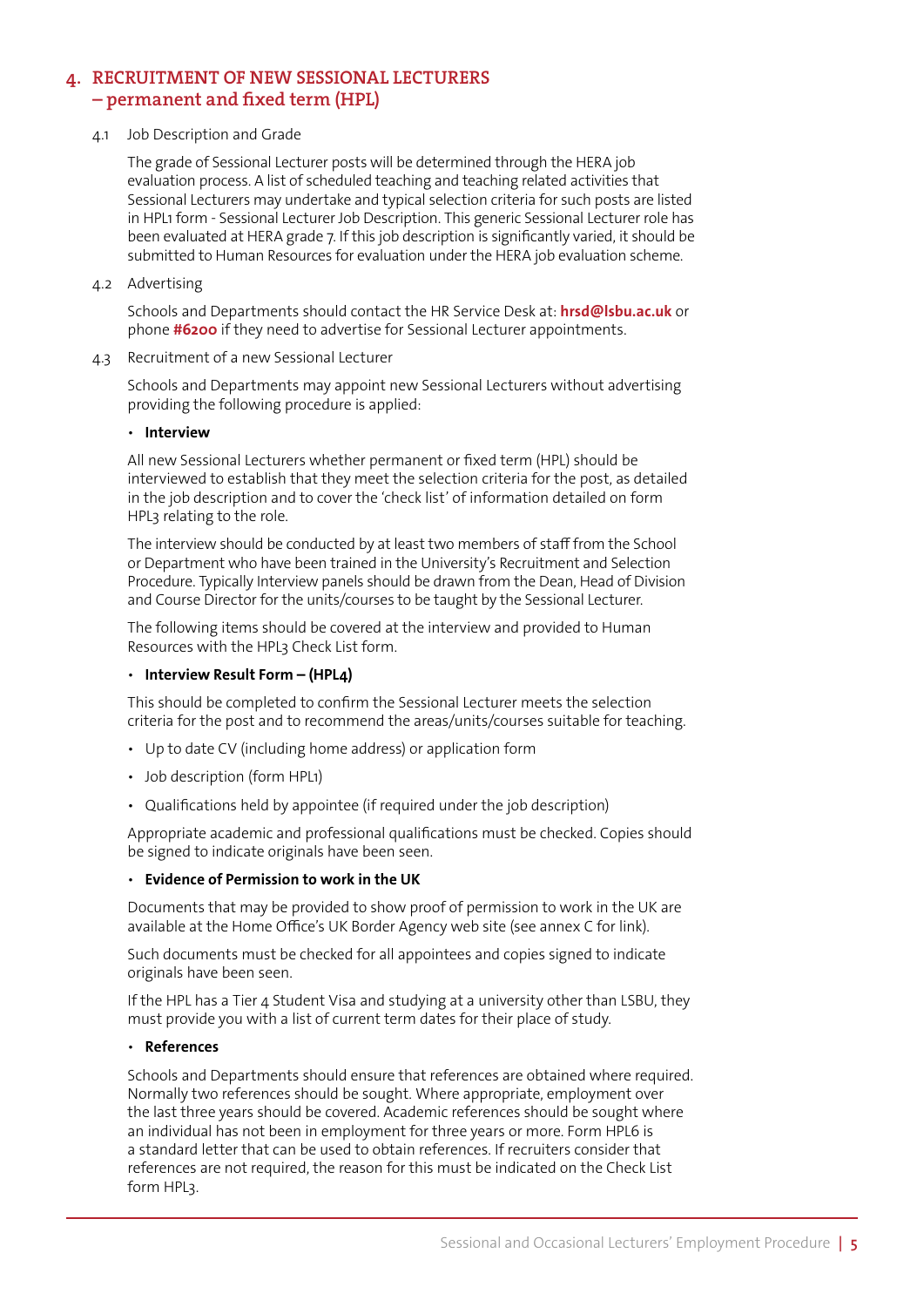• **Criminal record Disclosure and Barring Service (DBS) Check** If required under the University's Policy on the use of the Disclosure and Barring Service (see annex C for link to document).

### • **Payments procedures**

Salary and payments processes should be explained as part of the interview process for new joiners. The payments procedure for permanent Sessional Lecturers and Fixed Term Sessional Lecturers (HPLs) is detailed at annex A.

The Interview Result form HPL4 and Check List form HPL3 and appropriate documents must be provided to Human Resources before a contract can be issued and any payment made to a Sessional Lecturer. The requirement for evidence of permission to work in the UK is a legal one, and Sessional Lecturers must not commence work without the School or Department having seen such a document. Nor should they commence work before the DBS check process has been completed, if required. The requirement for evidence of appropriate qualifications and references over the last three years is an internal audit and insurance requirement and if not collected, Schools or Departments will need to evidence and document why these are not required on Check List Form HPL3.

# 5. APPOINTMENT OF SESSIONAL LECTURERS

The School or Department should complete and forward to the Human Resources Department form HPL2 - Authorisation to Appoint a Sessional Lecturer (with forms HPL3 and HPL4 for a new appointee) in order to:

- Appoint a new Sessional Lecturer (permanent or fixed term temporary (HPL) for 13 months or shorter)
- Extend the contract of an existing fixed term Sessional Lecturer (HPL) on a 13 month contract
- Confirm or change the hours of work of a permanent Sessional Lecturer at the beginning of an academic session
- Increase/decrease the hours of an existing Sessional Lecturer (permanent or fixed term temporary (HPL))
- Issue an additional hours contract to existing salaried or sessional staff.

Forms must be received by Human Resources within the required timescales and at least one week before the Sessional Lecturer is due to commence teaching.

The Human Resources Department will issue the appropriate contract, variation to contract or hours to the Sessional Lecturer's home address.

### 6. SALARIES AND RATES OF PAYMENT

6.1 Rates of Pay

Sessional lecturing posts, based on the generic job description (HPL1), are graded 7 under the HERA job evaluation process. Sessional rates of pay are detailed at annex B.

Sessional Lecturers' and Occasional Lecturers' salaries and rates of pay will be based on the scheduled teaching hours they deliver and the associated teaching related activities required to deliver such teaching. For each scheduled teaching hour delivered, they will be expected to undertake a further 1.5 hours of teaching related duties.

Sessional Lecturers and Occasional Lecturers will be paid a 'comprehensive scheduled teaching hourly rate' which incorporates payment for both elements of scheduled teaching and associated duties. Permanent Sessional Lecturer contracts will also detail payments for scheduled teaching and associated duties on an annual salary basis.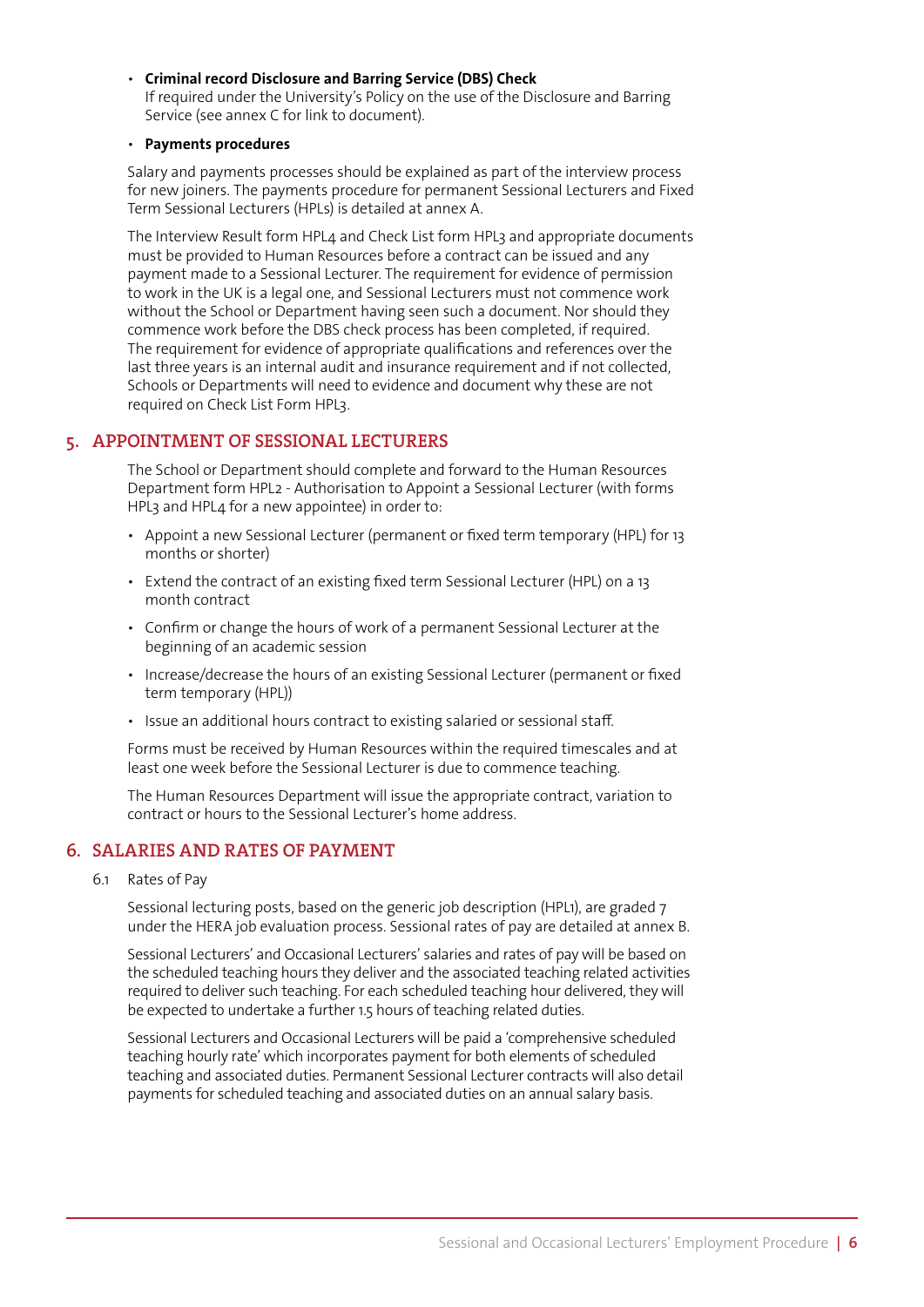#### 6.2 Pay periods and pay dates

Sessional Lecturer annual salaries, where salaries are ongoing (permanent), will be paid in equal instalments over twelve months.

Fixed Term Sessional Lecturers (HPLs) on 13 month contracts will be paid in equal instalments over the period worked - which may be for a shorter duration than the period of the contract. (Typically for work during an academic year, the contract will be for 13 months from October to October and payment will be over 10 months from October to July).

Fixed Term Sessional Lecturers (HPLs) on contracts covering a teaching session of less than 12 months will be paid in equal instalments for the duration of the contract and the period they work.

Occasional Lecturers will be paid for the number of hours worked and claimed on the Occasional Lecturer Claim and Payments form (HPL2) form.

All payments will be subject to receipt of relevant forms and documentation by the Human Resources Department within the required timescales.

Payments will be in arrears and paid by direct credit transfer. Where the required forms and documentation are received in the Human Resources Department by the deadlines set for each month, payments will commence from/be made on the 22nd of the following month.

Schools and Departments are responsible for monitoring and advising Human Resources of increases/decreases in hours worked, and final payments may be withheld if resultant adjustments to pay are required. See payments procedure at annex A.

6.3 Differential Rates of Pay

Where a full time member of the University's established staff undertakes Sessional work during his/her normal hours of work under his/her substantive contract, the rate of pay will be the difference between his/her substantive rate of pay and the appropriate hourly rate. This is known as the 'differential' rate. Only where such work is carried out in addition to the substantive contract and outside normal hours of work will the full sessional hourly rate be paid.

### 7. INDUCTION, PROBATION, APPRAISAL AND STAFF DEVELOPMENT

### 7.1 Induction

Schools and Departments should put in place induction sessions for all new Sessional appointments (whether permanent or temporary (HPL)) to explain processes such as payments and contracts, as well as teaching programmes, role requirements, orientation, policies and procedures, academic standards and introduction to any other requirements and protocols relevant to a teaching role.

Schools and Departments should contact their HR Business Partner Team if they would like support in setting up induction programmes for new Sessional Lecturer employees.

### 7.2 Probation and Appraisal

A probationary period is required if appointee has no teaching experience and/or if probation has not been successfully completed as a lecturer at another HE of FE institution.

Sessional Lecturers should be monitored through probationary periods in accordance with their contracts or employment. They should normally be included in the academic appraisal process, peer observation teaching scheme and staff development activities to support their teaching and teaching related duties unless there is agreement otherwise or their employment is for such a limited period that such arrangements are impractical.

Where Sessional Lecturers are required to attend the University for such 'non teaching activities', the standard hourly rate of pay may be claimed.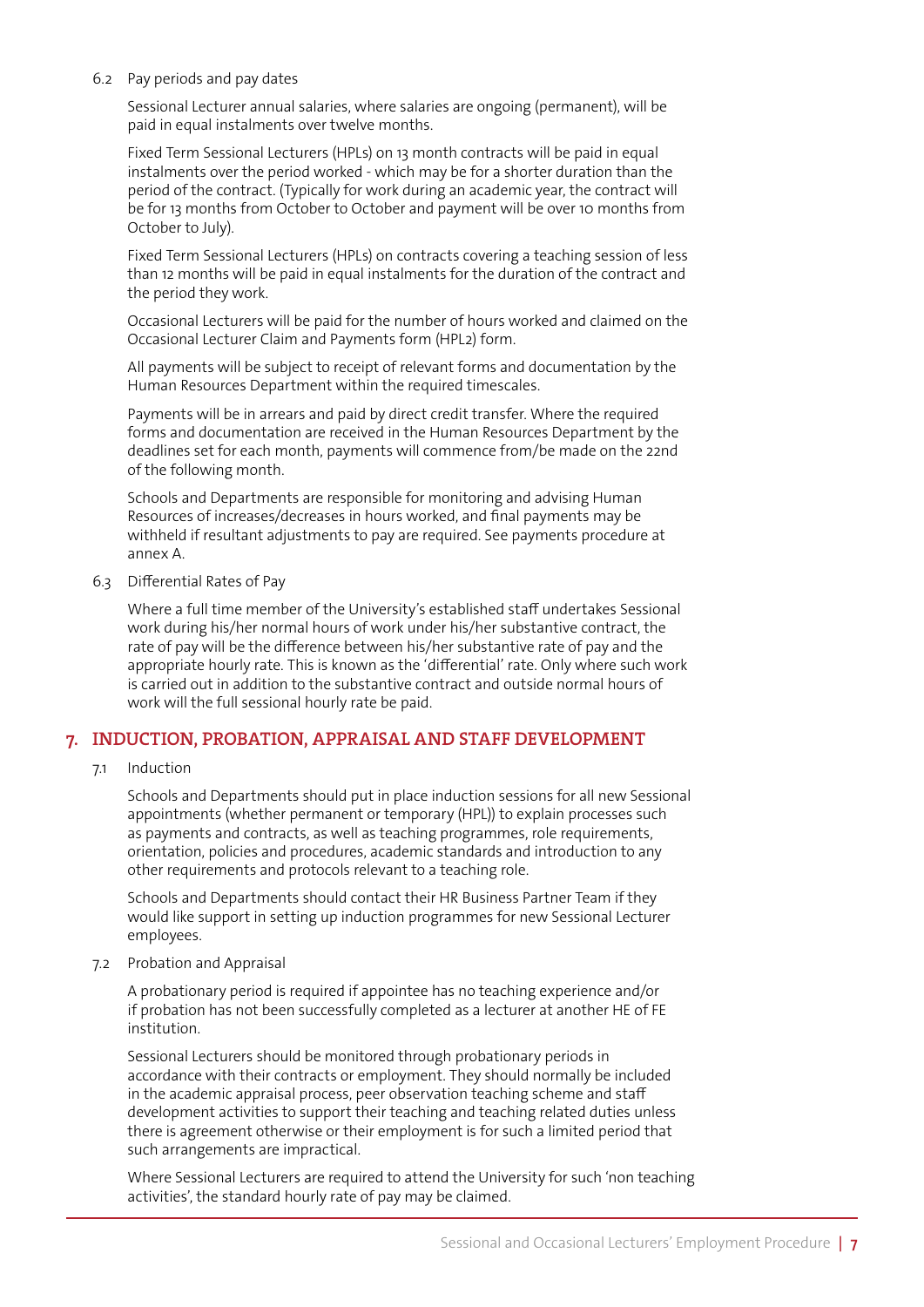# 8. OCCASIONAL LECTURERS

8.1 Responsibility for Occasional Lecturers

An Occasional Lecturer is appointed directly by the School or Department and such an appointment must be authorised before the lecturer commences work.

8.2 Payments Procedure for Occasional Lecturers

An Occasional Lecturer will be paid by completion of a form HPL2 -. The payment must be approved by the Dean/Head of School / Head of Department and the cost code for payment included on the form. The form must be forwarded to the Human Resources Department no later than the deadlines set for each month.

Occasional Lecturers should only be appointed for the limited scope of six hours per academic session and payments cannot be made until all relevant documentation is received by the Human Resources Department, specifically permission to work in the UK, and the information included on the Payroll Information Requirements form, including personal, bank, tax and NI details. Occasional Lecturers will also be required to complete and submit the University's Equality and Diversity form, HESA questionnaire.

### 9. CONTACTS

For further information and advice concerning these procedures, please contact the HR Service Desk at: **hrsd@lsbu.ac.uk** or phone **#6200**.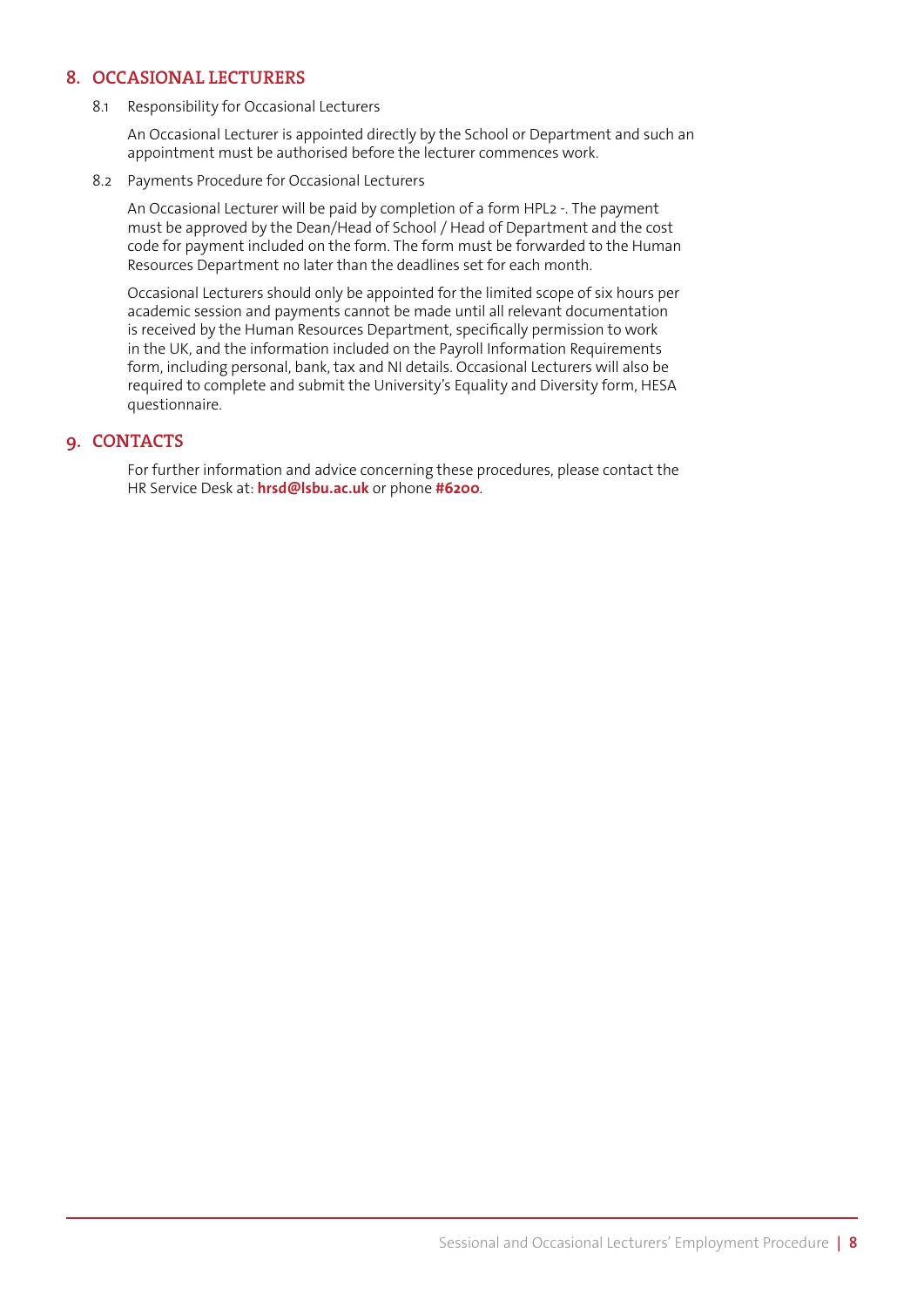

# HPL1 – SESSIONAL LECTURER JOB DESCRIPTION

| <b>Job Title: Sessional Lecturer</b> |
|--------------------------------------|
| School/Department:                   |
| Unit(s) to be taught:                |

**Reporting to:** 

Grade 7

### **Purpose of Job:**

To undertake scheduled teaching and teaching-related duties on the above unit(s) to meet the syllabus and curriculum requirements set by the University.

### **Scheduled Teaching Activities include:**

- a) Lectures
- b) Seminars, tutorials, laboratory, workshop and studio sessions.
- c) Recognition for the requirements for the assessment and marking of student assignments and examinations.
- d) Supervision of projects, dissertations, field study visits, industrial placements, teaching practice, clinical practice, distance learning, invigilation and revision sessions. Feedback in relation to student assignments.
- e) Pastoral tutorials of students

### **Direct Teaching Related Activities include:**

- a) Preparation
- b) Setting and marking of examinations and assignments
- c) Preparation of individual course unit documentation
- d) Liaising with colleagues on course delivery
- e) Maintaining course and subject records
- f) Preparation of student reports
- g) Maintaining scholarship by appropriate subject updating related to assigned teaching duties
- h) Interviewing prospective students
- i) Attending course boards and examination boards
- j) Attending appropriate short courses and conferences.

### **Selection Criteria:**

- A. Qualification(s):
- B. An extensive and detailed knowledge of the subject area and / or relevant research experience.
- C. A proven ability to communicate with staff and students.
- D. Especially if laboratory based teaching, knowledge of Health and Safety regulations relating to work area.
- E. Able to demonstrate an understanding of equality and diversity, and its practical application.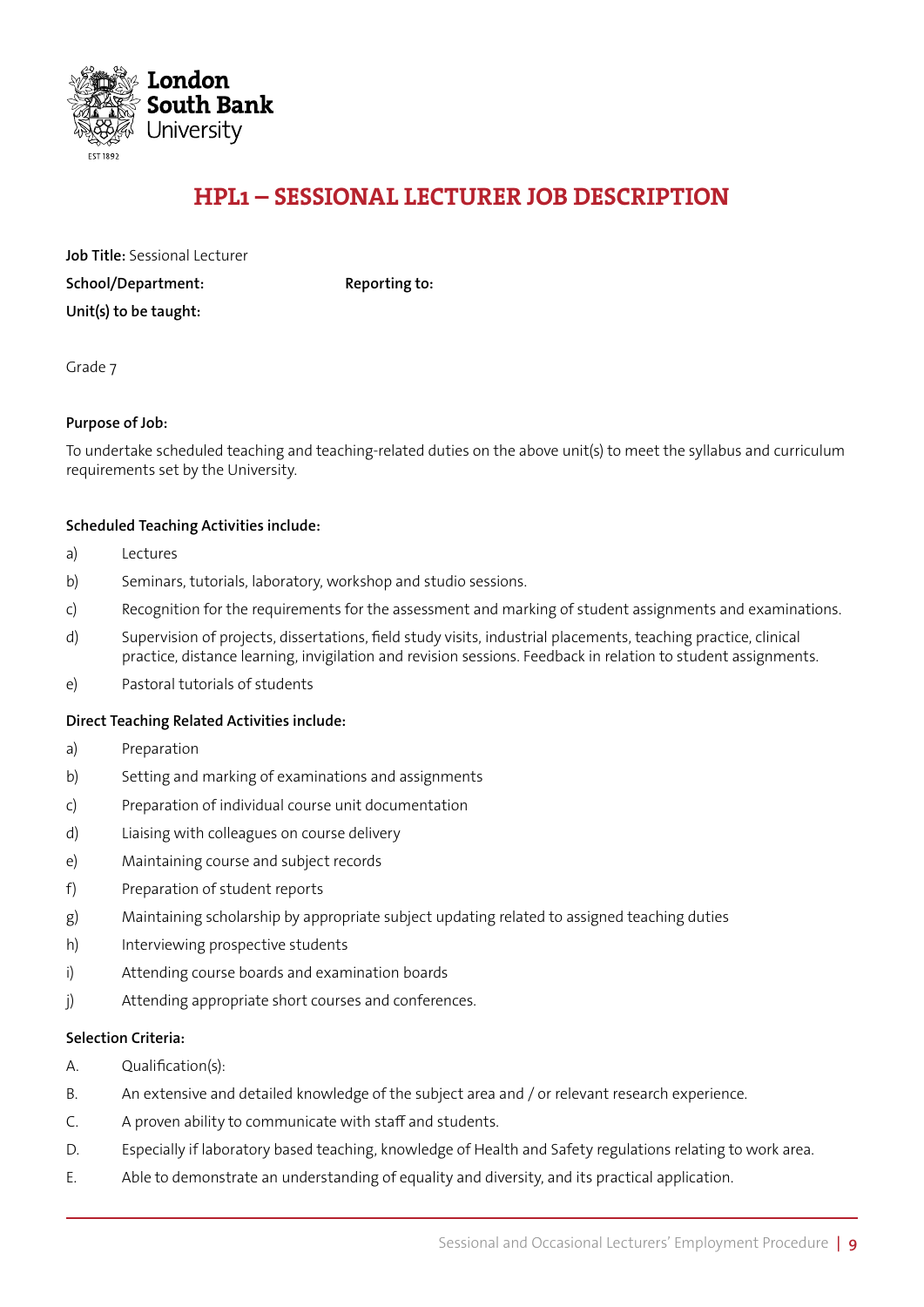

# HPL2 – AUTHORISATION TO APPOINT A SESSIONAL LECTURER - PERMANENT OR FIXED TERM (HPL)

Please click the following link to access form HPL2:

**[http://extranet.lsbu.ac.uk/hr/Policies Procedures Forms/HPL2 form for Sessional and or Hourly Paid Lecturers.xls](http://extranet.lsbu.ac.uk/hr/Policies Procedures  Forms/HPL2 form for Sessional and or Hourly Paid Lecturers.xls)**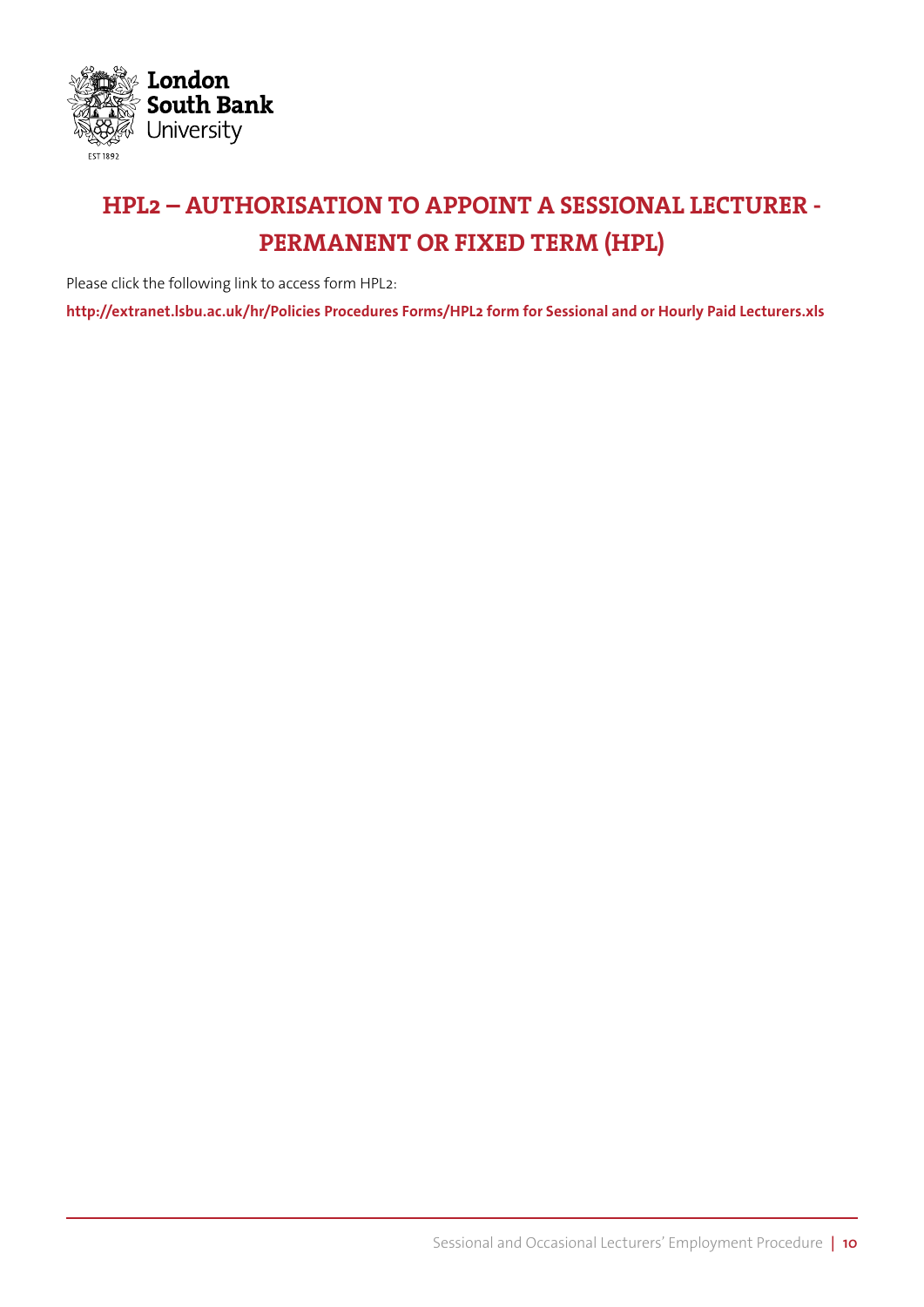

# HPL3 – NEWLY APPOINTED SESSIONAL LECTURER CHECKLIST

This form should be completed by the appointing School/Department for each newly appointed permanent Sessional Lecturer or Fixed Term Sessional (HPL). Once completed as required with all the documents detailed below, it should be forwarded with forms HPL4 - Interview Result form and HPL2 - Authorisation to Appoint a Sessional Lecturer to the Human Resources Department for a contract to be prepared.

| <b>Name of Sessional Lecturer:</b>                                                                    |  |  |  |  |  |
|-------------------------------------------------------------------------------------------------------|--|--|--|--|--|
| School/Department:                                                                                    |  |  |  |  |  |
| Home Address:                                                                                         |  |  |  |  |  |
| Recruitment authorised by HR: Yes/No* (attach email)                                                  |  |  |  |  |  |
| Interview Result form (HPL4) completed and attached:<br>Yes/No*                                       |  |  |  |  |  |
| CV attached:<br>Yes/No <sup>*</sup>                                                                   |  |  |  |  |  |
| Job description completed and attached: Yes/No*                                                       |  |  |  |  |  |
| Copies of qualifications signed and attached (if required): Yes/No*                                   |  |  |  |  |  |
| Copy of permission to work in the UK signed and attached:<br>Yes/No <sup>*</sup>                      |  |  |  |  |  |
| For Tier 4 visa holders: A document listing current year's term dates from place of study:<br>Yes/No* |  |  |  |  |  |
| References obtained and attached (if required): Yes/No*                                               |  |  |  |  |  |
| Pay procedures, including pension enrolment, explained and copy provided to lecturer:<br>Yes/No*      |  |  |  |  |  |
| DBS (criminal record) check required:<br>Yes/No <sup>*</sup>                                          |  |  |  |  |  |
| Payroll Information Requirements form, completed and attached: Yes/No*                                |  |  |  |  |  |
| University's Equality and Diversity form, completed and attached: Yes/No*                             |  |  |  |  |  |
| HESA questionnaire, completed and attached:<br>Yes/No <sup>*</sup>                                    |  |  |  |  |  |

\* Please delete as appropriate. If any documents are not required (such as references or qualifications, please indicate below why):

### **PLEASE RETURN TO HR**

Forms HPL2, HPL3 & HPL4 and all relevant documents must be submitted at least one week before a contract can be issued.

Where all relevant forms and documents are submitted to HR by the deadlines set for each month payments will commence from/be made on the 22nd of the following month.

For all new appointees to existing or new posts, whether permanent or temporary, please submit an ICT Hardware Purchasing Order at least three weeks in advance where new IT hardware is required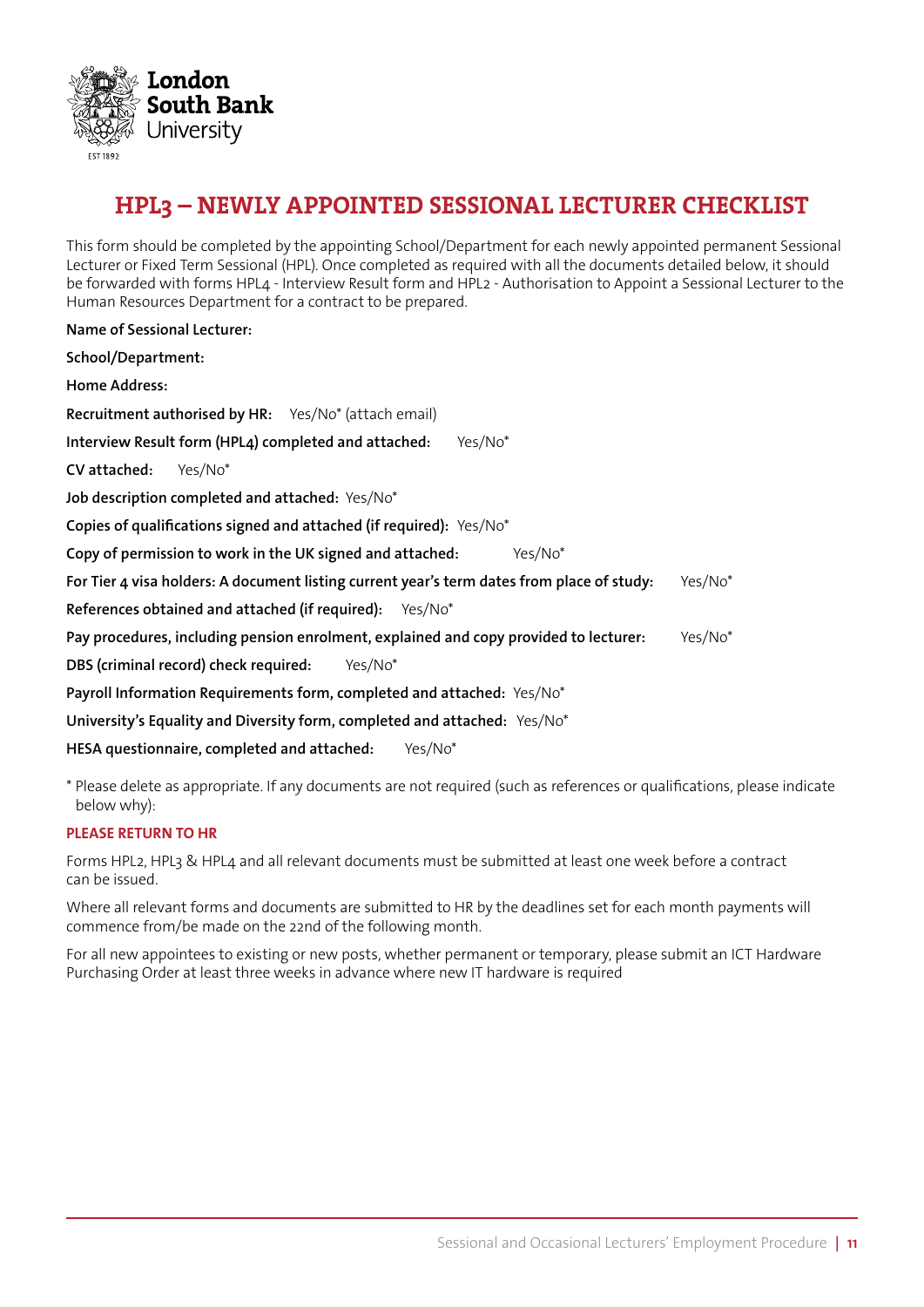

# HPL4 – INTERVIEW RESULT FORM

**Post: Sessional Lecturer in the School/Department of: Names and positions of interviewers:**

**Date of interview:**

**Candidate's name:**

| <b>Selection Criteria</b> | Score*                                                                                              | Comments to support assessment |
|---------------------------|-----------------------------------------------------------------------------------------------------|--------------------------------|
| А.                        | Qualifications required (please detail)                                                             |                                |
| В.                        | Extensive and detailed knowledge of the<br>subject area and/or relevant research<br>experience      |                                |
|                           | A proven ability to communicate with<br>staff and students                                          |                                |
| D.                        | Knowledge of Health and Safety<br>regulations (essential if covering<br>laboratory work)            |                                |
| Е.                        | Able to demonstrate an understanding<br>of equality and diversity, and its practical<br>application |                                |

\*Criteria exceeded  $-$  3, fully met  $-$  2, partially met  $-$  1, not met  $-$  0.

I recommend the appointment of the above to the position of Sessional Lecturer:

Signed ............................................................................................................................................ (Chair) Date .......................................

| Recommended areas/units/courses of teaching:                                                                                                                     |        |
|------------------------------------------------------------------------------------------------------------------------------------------------------------------|--------|
| HERA grade and any recommendations for                                                                                                                           |        |
| spine point/rate of pay                                                                                                                                          |        |
| Is a probationary period required?                                                                                                                               |        |
| (required if appointee has no teaching experience and/<br>or if probation has not been successfully completed as a<br>lecturer at another HE of FE institution). | Yes/No |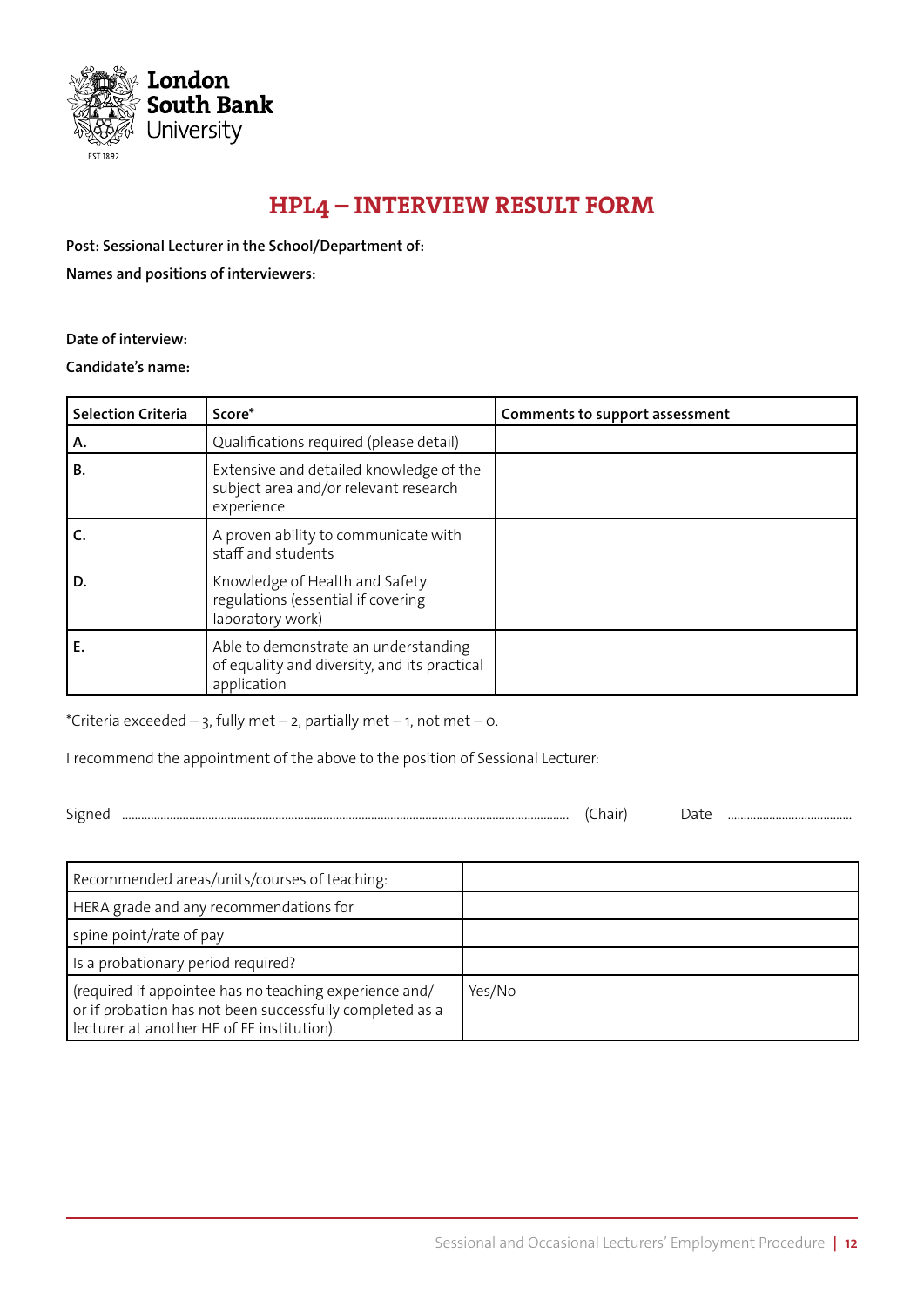

# HPL5 – SESSIONAL LECTURER REFERENCE LETTER

### **STRICTLY PRIVATE AND CONFIDENTIAL**

[Name and Address of Referee]

[Date]

Dear [Name of Referee]

Re: [Name of Sessional Lecturer]

### **Application for the post of Sessional Lecturer in [subject area]**

The above has given your name as a referee in connection with an application for the post detailed above. I enclose a job description for the post.

I should be grateful for your opinion of the applicant's suitability for the post, taking into account how you consider s/ he meets the selection criteria for the post (as detailed in the job description), particularly in terms of experience, ability, skills and knowledge. Any other relevant information you are able to give would also be most appreciated. I should be grateful if you would reply to me as soon as possible.

May I assure you that your reply will be treated in the strictest confidence and take this opportunity of thanking you in advance for your co-operation.

Yours sincerely,

[Head of Department / Division name and position]

Enc: Job description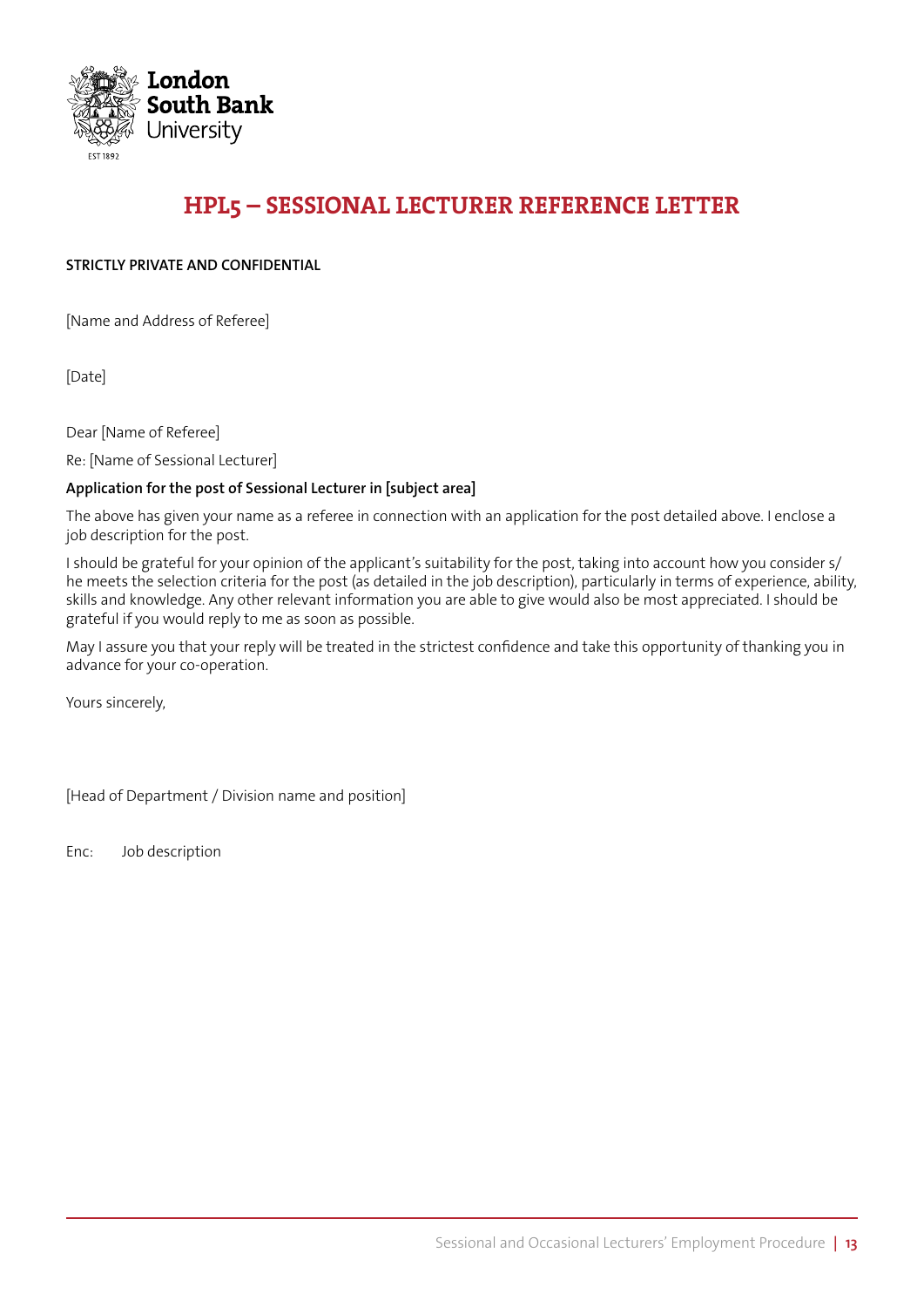



# PAYMENTS PROCEDURE

#### **1. Sessional Lecturer Payments**

Sessional Lecturers will be contracted to undertake a number of teaching hours during a specified academic session. An academic session will normally be an academic year typically for between 30 to 38 weeks per year where semesters or terms apply. Where semesters do not apply, for example programmes delivered for the NHS or teaching programmes over the summer period, teaching weeks will be as applicable for the relevant academic session.

Individual contracts will state the teaching hours a Sessional Lecturer is contracted to work during the appropriate academic session. Contracts will also detail the pro rata annual salary and/or 'Comprehensive Scheduled Teaching' hourly rate of pay for each hour of teaching delivered. For each scheduled teaching hour delivered, Sessional Lecturers will be expected to undertake a further 1.5 hours of teaching related activities.

#### **2. Pay Dates**

Pay day will be 22nd of each month and payments will be made monthly in arrears by direct credit transfer. Commencement or changes in payments will be dependent upon Human Resources receiving notification and documentation from the relevant School or Department by the deadlines set for each month.

Notification by Schools or Departments of Hours Worked

It will be the responsibility of the Head of Department /Division to ensure that records of hours actually worked are kept and that Human Resources is notified of any increases or decreases in hours worked. Only on submission of an HPL2 form (or a spreadsheet or similar form submitted by the School/Department which includes the same information) will payments commence. This information must be submitted to Human Resources by the monthly deadlines for payment on the 22nd of the following month.

An HPL2 form (or equivalent information on a spreadsheet/alternative form) should be completed by a School or Department where additional hours are worked or notification given to Human Resources where hours are reduced. Schools/Departments must notify Human Resources of such increases/decreases in hours before final payments for an academic year or the final pay date under a fixed term contract are made.

### **3. Pay Periods**

Pay periods will depend upon the type of contract that has been issued as follows:

3.1 Permanent Sessional Lecturer contracts

Salaries of permanent Sessional Lecturers will be paid in equal instalments over twelve months. Typically where semesters during an academic year are worked, twelve equal payments will be made between October and September (inclusive). Adjusted payments for increases/decreases in hours will similarly be spread over a twelve month pay period with any final adjustments being made with September payments.

3.2 Fixed Term Sessional Lecturer contracts (HPLs)

Payments for Fixed Term Sessional Lecturers (HPLs) will be made in equal monthly instalments over the period worked based on the number of hours worked.

Where teaching is on a semester basis, typically there will be five pay days during semester one: October to February inclusive, and five pay days during semester two: March to July.

The final payment of each semester will be adjusted to take into account the actual number of hours worked during the semester. Where these are fewer, in total, than the number stated in the individual contract the final monthly payment will be reduced to reflect this.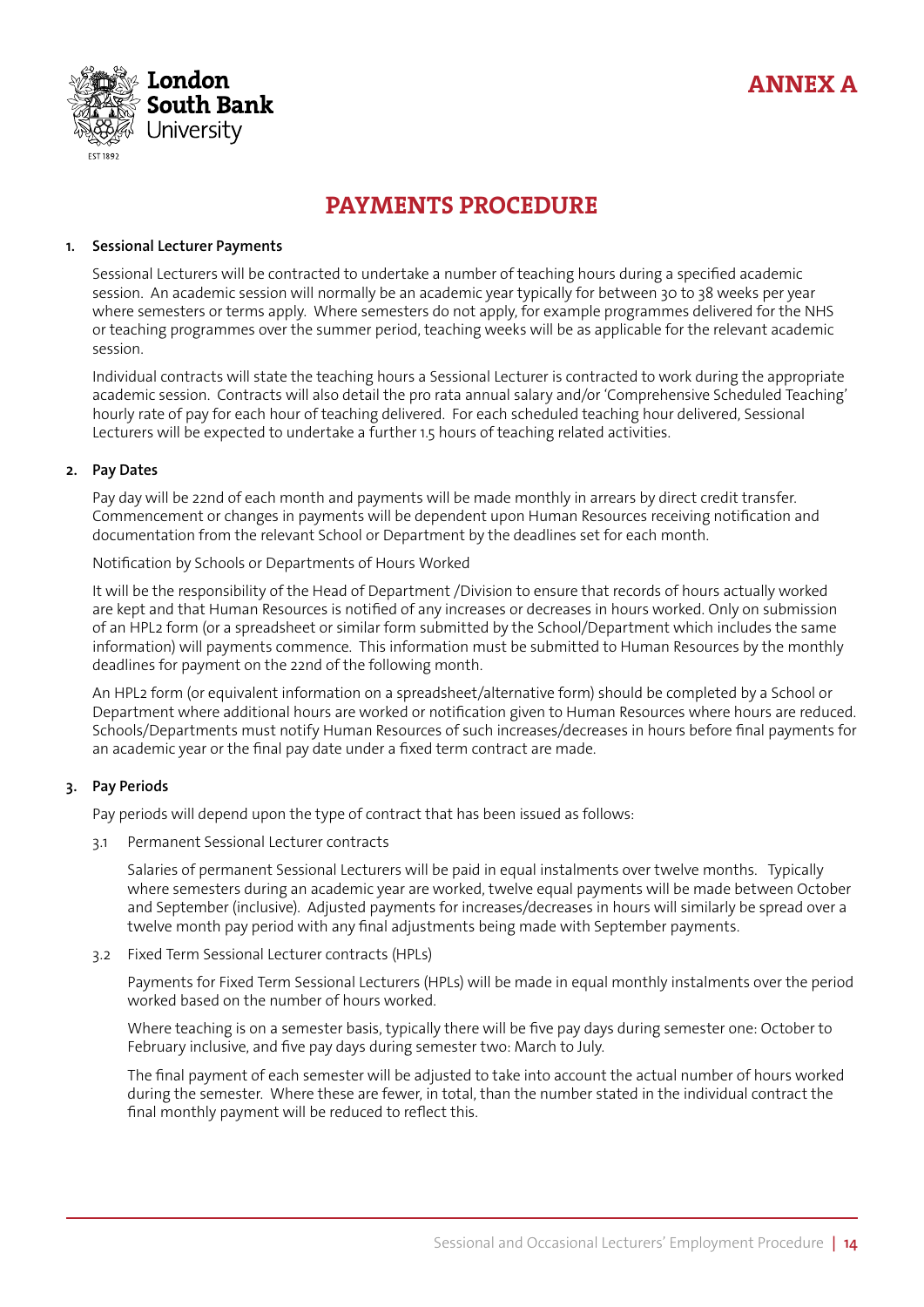

### 3.3 Occasional Lecturers

Occasional Lecturers will be paid on completion and submission of the HPL2 form for the total number of hours authorised on the form. A maximum of 6 hours per academic session can be claimed on an Occasional Lecturer form.

Where forms are completed and submitted to Human Resources (with all the relevant authorised documentation) by the deadlines set for each month payments will be made on the 22nd of the following month.

### **4. Variation to Hours and Payments**

The nature of Sessional and Occasional Lecturer contracts and roles means that hours of work may be subject to frequent change and variation at short notice. Hours are likely to change at the beginning of academic sessions dependent upon available funding, teaching requirements and student demand for courses. Allocation of hours and resultant payments may also be delayed at the beginning of academic sessions and adjustments may have to be made to payments at the end of academic sessions or fixed term contracts. The University will undertake to make payments in accordance with processes outlined in these procedures, but late payments and adjustments may be necessary from time to time.

### **5. Pension Enrolment**

Sessional Lecturers (permanent and fixed term HPL's) and Occasional Lecturers will automatically be enrolled into the Teachers' Pension Scheme (TPS) on appointment. If they wish to opt out, they will need to contact Teachers' Pensions direct to get an opt-out form. When completed, the employee should return the form to the University's Pensions Administrator in the Payroll Department.

If the opt-out process is not completed within three months of the employee's start date, they will still be able to opt out of the pension scheme but they will not be able to reclaim any contributions already made.

For advice about payments or further information, please contact the HR Service Desk at: **hrsd@lsbu.ac.uk** or phone **#6200**.

For advice about pension enrolment, please contact the Pensions Administrator in the Payroll Department.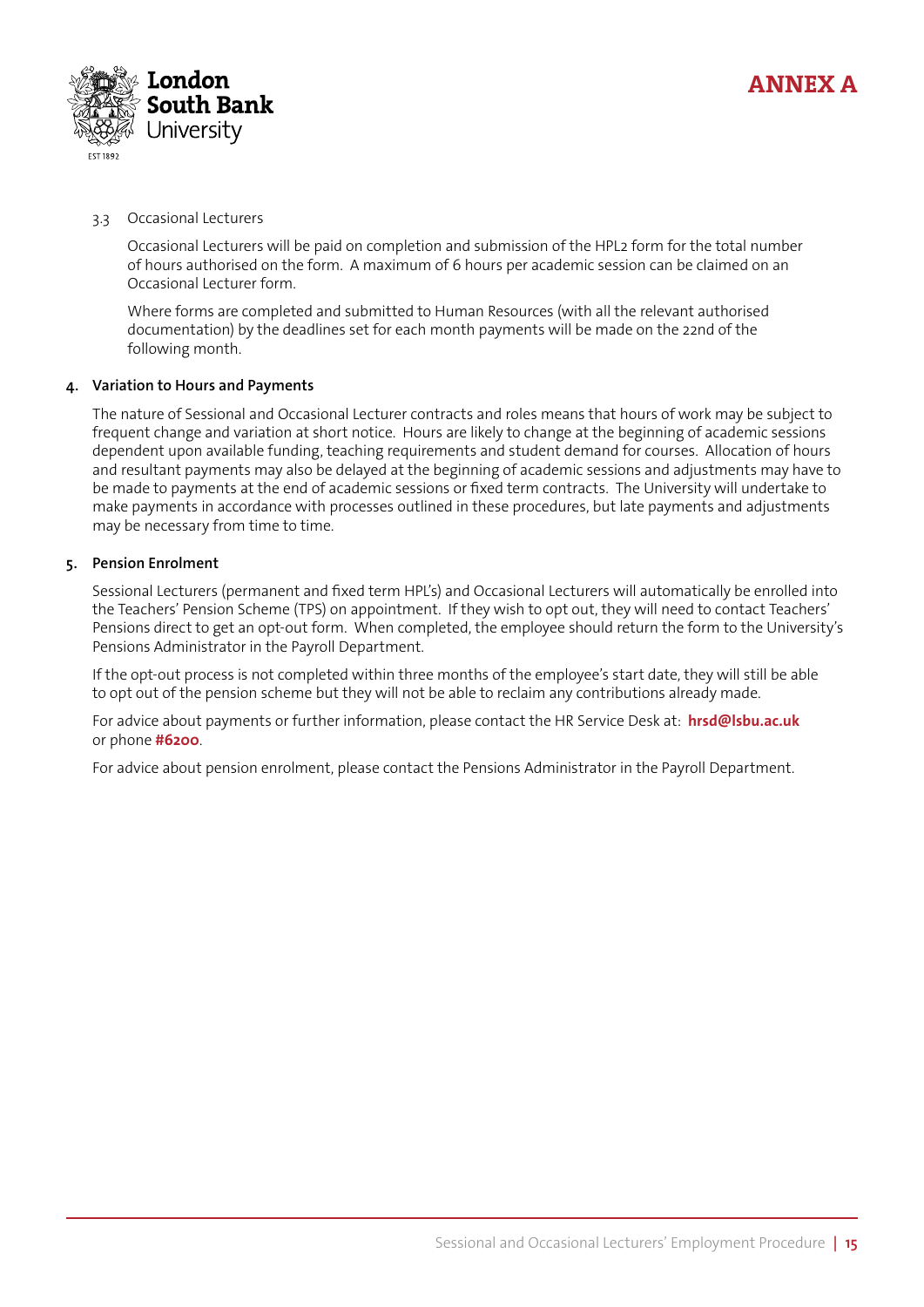

# SESSIONAL LECTURER RATES OF PAY

HOURLY PAID AND SESSIONAL RATES OF PAY (WITH ACAD LONDON WEIGHTING) WEF 1 AUG 2017 GRADE 7

| Spine Point | Hourly Rate |      |       | Holiday Pay |              |       | Total        |
|-------------|-------------|------|-------|-------------|--------------|-------|--------------|
|             | Basic       | LW   | Total | On Basic    | <b>ON LW</b> | Total | <b>TOTAL</b> |
| 30          | 35.96       | 3.71 | 39.66 | 6.34        | 0.65         | 6.99  | 46.65        |
| 31          | 37.03       | 3.71 | 40.73 | 6.53        | 0.65         | 7.18  | 47.91        |
| 32          | 38.13       | 3.71 | 41.84 | 6.72        | 0.65         | 7.37  | 49.21        |
| 33          | 39.27       | 3.71 | 42.98 | 6.92        | 0.65         | 7.57  | 50.55        |
| 34          | 40.45       | 3.71 | 44.15 | 7.13        | 0.65         | 7.78  | 51.93        |
| 35          | 41.65       | 3.71 | 45.36 | 7.34        | 0.65         | 7.99  | 53.35        |
| 36          | 42.90       | 3.71 | 46.60 | 7.56        | 0.65         | 8.21  | 54.82        |

### **Hourly Paid Rates**

# **Full Time Equivalent Annual Sessional Salaries**

| Spine Point | Annual Rate |           |            | Holiday Pay |         |           | Total        |
|-------------|-------------|-----------|------------|-------------|---------|-----------|--------------|
|             | Basic       | LW        | Total      | On Basic    | ON LW   | Total     | <b>TOTAL</b> |
| 30          | £27,671.10  | £2,851.45 | £30,522.55 | £4,876.90   | £502.55 | £5,379.45 | £35,902.00   |
| 31          | £28,495.76  | £2,851.45 | £31,347.21 | £5,022.24   | £502.55 | £5,524.79 | £36,872.00   |
| 32          | £29,347.62  | £2,851.45 | £32,199.07 | £5,172.38   | £502.55 | £5,674.93 | £37,874.00   |
| 33          | £30,223.29  | £2,851.45 | £33,074.74 | £5,326.71   | £502.55 | £5,829.26 | £38,904.00   |
| 34          | £31,127.01  | £2,851.45 | £33,978.46 | £5,485.99   | £502.55 | £5,988.54 | £39,967.00   |
| 35          | £32,055.39  | £2,851.45 | £34,906.84 | £5,649.61   | £502.55 | £6,152.16 | £41,059.00   |
| 36          | £33,013.52  | £2,851.45 | £35,864.97 | £5,818.48   | £502.55 | £6,321.03 | £42,186.00   |

*NB: Apply the following calculation for pro-rata Sessional Salaries*

FTE Annual Salary X Number of standard hours worked per week (37) X 30 weeks per year(52)

Standard Hourly rates (Hourly Rate ÷ 2.5)

| Spine Point | Hourly Rate  |      |       | Holiday Pay |       |       | Total        |
|-------------|--------------|------|-------|-------------|-------|-------|--------------|
|             | <b>Basic</b> | LW   | Total | On Basic    | ON LW | Total | <b>TOTAL</b> |
| 30          | 14.38        | 1.48 | 15.86 | 2.53        | 0.26  | 2.80  | 18.66        |
| 31          | 14.81        | 1.48 | 16.29 | 2.61        | 0.26  | 2.87  | 19.16        |
| 32          | 15.25        | 1.48 | 16.74 | 2.69        | 0.26  | 2.95  | 19.69        |
| 33          | 15.71        | 1.48 | 17.19 | 2.77        | 0.26  | 3.03  | 20.22        |
| 34          | 16.18        | 1.48 | 17.66 | 2.85        | 0.26  | 3.11  | 20.77        |
| 35          | 16.66        | 1.48 | 18.14 | 2.94        | 0.26  | 3.20  | 21.34        |
| 36          | 17.16        | 1.48 | 18.64 | 3.02        | 0.26  | 3.29  | 21.93        |

ANNEX B